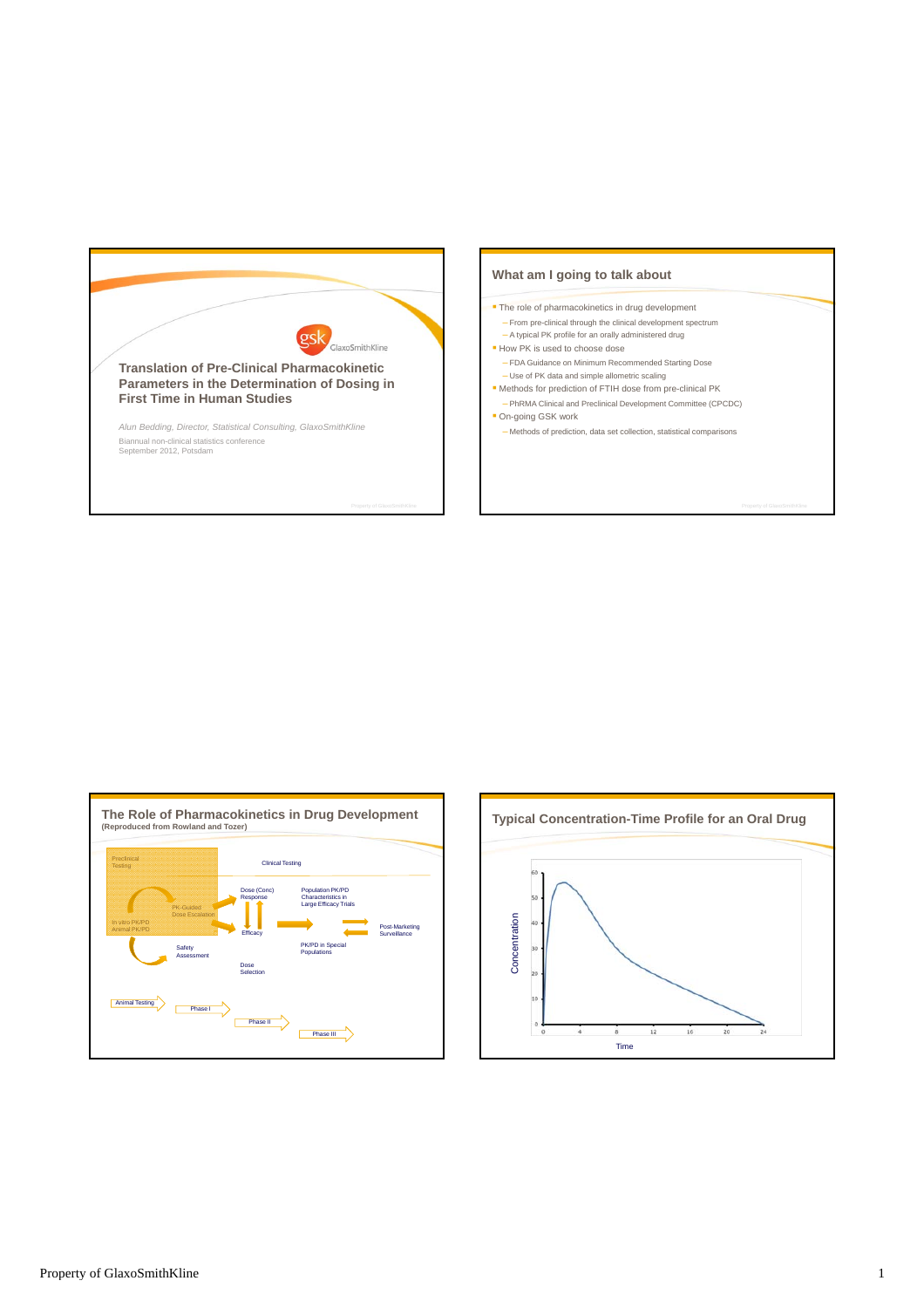

- **Instead of using dose Reigner and Blesch use systemic exposure e.g. AUC**
- The desired systemic exposure = that which corresponds to the NOAEL
- $\blacksquare$  If available from more than one species the species with the lowest AUC is used
- Uses clearance of the drug in humans predicted by allometric scaling

 $SD = AUC_{P} \times CL_{P}$ 

- Where
	- SD = Starting Dose  $-$  AUC<sub>p</sub> = Pre-clinical AUC
	- CL<sub>h</sub> = Human clearance estimated using allometric scaling

# **Allometric Scaling**

**The theory of allometric scaling assumes you treat a species as a large animal** 

- $\bullet$  Y = aTBW<sup>b</sup> or Ln(a) + b \* Ln(TBW)
- **One common slope and one common intercept**
- Slope is dictated by biological processes thus has an exponent with median a value of 0.75 or 0.67
- Intercept is a function of drug properties, thus can approximate to clearance
- If true can scale from one species



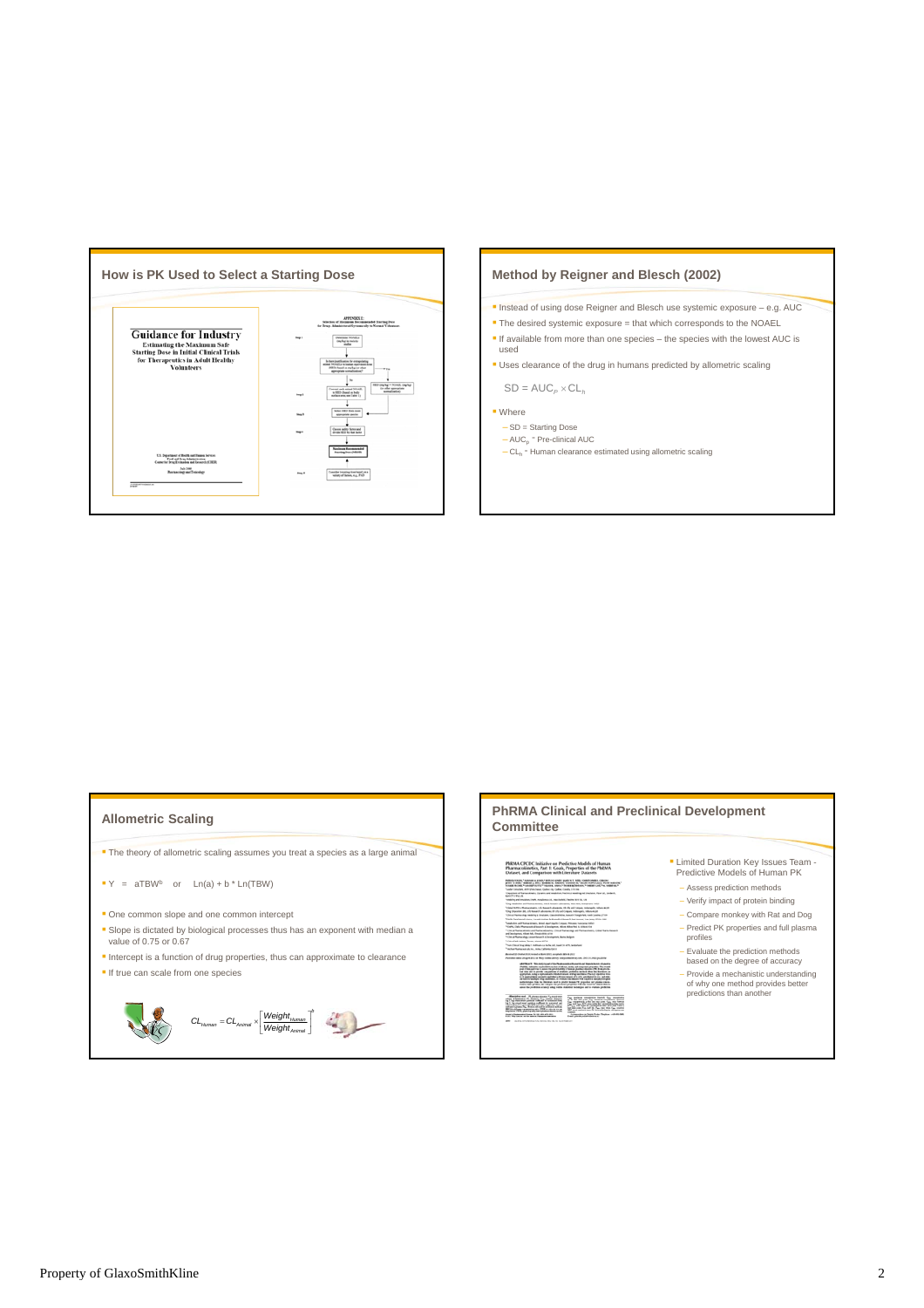# **Methods to Compare Plasma Clearance**

#### **Allometry**

- **Simple and multiexponential allometry**
- **Fu corrected intercept**
- Rule of exponent
- Normalized allometry
- **Single species scaling**
- **Two-species scaling**
- Animal-human proportionality
- **Calculation methods**
- **QSAR** equation based on molecular descriptors and preclinical CL in vivo data
- **Microsomes and hepatocytes**

### **Eight Statistical Parameters**

- **Number of predictions/drugs**
- % less than two-fold error of deviation
- %less than three-fold error of deviation
- % more than ten-fold error of deviation
- **Absolute fold errors**
- Root mean square error
- **Concordance correlation coefficient**

### **Conclusions from looking at Clearance**

- Prediction of human CL based on nonclinical CL data (allometry) was slightly more accurate than predictions based on *in vitro* data
- The fu Intercept Correction Method (FCIM) and two-species-based allometry (rat–dog) were the best performing allometric methods.
- The best IVIVE methods for predicting human CL were the microsomal method corrected for both binding in plasma and incubation medium and hepatocyte method not corrected for any binding.
- Work is expanded to look at volume of distribution

# **GSK Human Pharmacokinetics (PK) and Dose Predictions Initiative**

### **Coverall Goal**

- Evaluate the applicability of the recommendations of the PhRMA CPCDC Predictive Models of Human PK working group within the GSK drug domain.
- Comparing those methods found to be the best performing in the prediction of FTIH PK data with GSK current methods

### Stage I – GSK dataset collection

- –Collection of in-house human PK data from FIH and clinical trials studies (reference data)
- –Collection of associated discovery and pre-clinical data –Calculation of human PK according to the several predictive models used by PhRMA and/or internally in GSK Stage II – Analysis of dataset and production of recommendations
- –Selection of statistical analysis methods for the comparison of several predictions with the *reference data* 
	- –**Performance of statistical analysis and ranking of predictive methods, based not only on comparison of means but also on comparison of variability** –Produce recommendations and publish in a peer reviewed journal
- *To be completed by end 2012, further work to be carried into 2013*